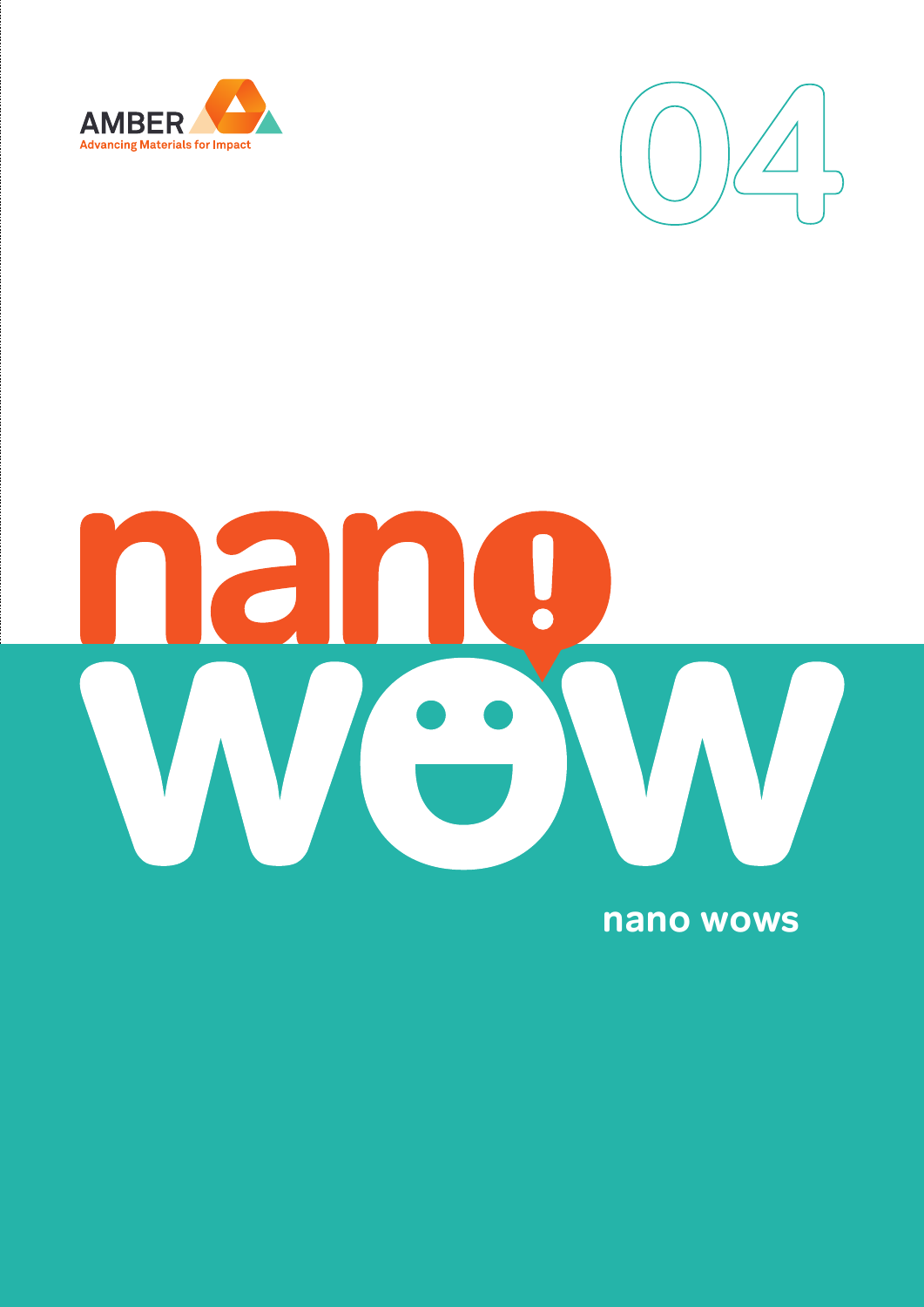

## **Introduction**

 This lesson is about the Potential of Nanoscience. It is about investigating the plausibility of a number of "NanoWOWs". This lesson is activity based and includes an ideas sheet and worksheet. To begin the lesson the concepts of plausible and tentative are introduced in order to discuss the potential of the NanoWOWs.

# **Are these plausable?**

- A space elevator
- A robot that could swim in your blood stream
- Growing a brain
- An invisible nano-cloak
- Jeans that clean the air as you walk
- Humans walking up walls
- A TV that rolls up
- Clothes that charge your phone

# **Curriculum links**

### **Science Strand:**

Environmental awareness and care Strand Units: Environmental awareness, Science and the environment

### **Maths Strand:**

Data. Strand Units: Representing and interpreting data, Chance

> **The tentative nature of science is exciting and it allows us to imagine what our world will be like in the future**

# **WALT**

- **Understand the words 'Plausible' and 'Tentative'**
- **Discuss the plausibility of a number of nanoscience ideas**
- **Use the language of the 'Chance' strand unit in maths to describe these ideas**
- **Make predictions based on what we know about our world and how it works**
- **Gather data and present it on bar charts/pie charts/line graphs**
- **Research on the Internet**

# **Background Information**

This lesson can begin with a discussion on some vocabulary that can used to describe and explore the NanoWOWs.

Science is a 'tentative' subject. In light of new evidence scientists can change their minds about how our world works. When people invent new technologies it can sometimes allow us to learn more about our world. New telescopes have given us more information about Space and new microscopes have taught us more about the nano world. The tentative nature of science is exciting and it allows us to imagine what our world will be like in the future.

- Discuss the word 'Tentative' with the children. If something is tentative it is not fixed, it is developmental and it is subject to change.
- Discuss the word 'Plausible' with the children. Is an idea plausible? Is the idea reasonable?

### **Synonyms for plausible:**

probable – likely – credible – believable – possible

- Is it plausible that your county could win the Football All Ireland?
- Is it plausible that you could grow wings today?
- Is it plausible that you will be hungry in an hour?

Encourage the children to use the vocabulary of uncertainty and chance (linked with maths) e.g., possible, impossible, might, certain, uncertain and not sure.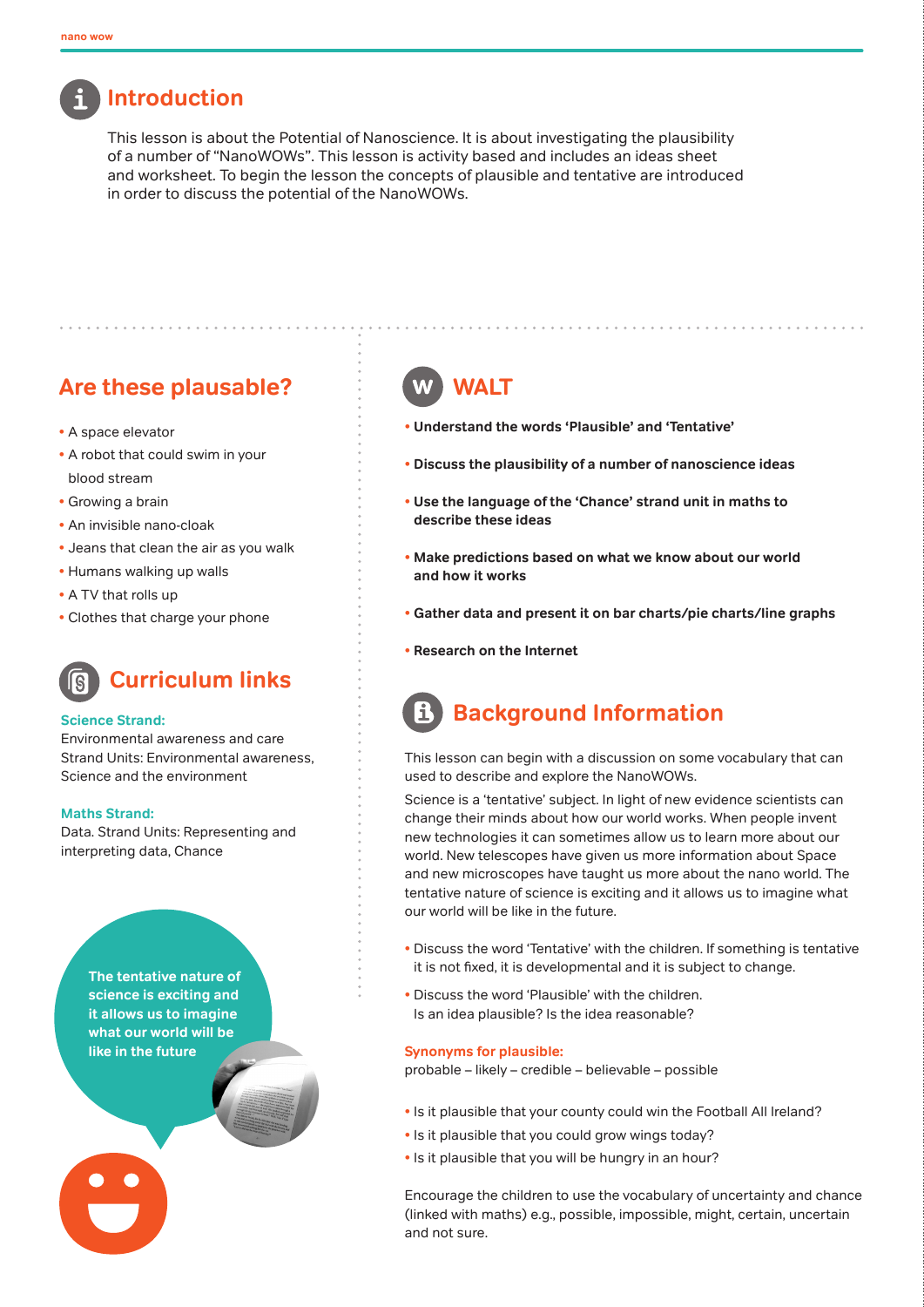# **Journal suggestions**

- Draw a picture of your favourite NanoWOW
- Draw a picture of a person using a NanoWOW
- Write an advertisement for a NanoWOW of your choice (Give it a name, a price, explain how it might work, etc.)
- Record the opinions of your friends or family about the NanoWOWs on a bar chart
- Advanced: Use your imagination and create a NanoWOW of your own. Explain how nanoscience is used in your NanoWOW.



# **Useful resources**

### **A space elevator**

www.howstuffworks.com/space-elevator.htm https://science.nasa.gov/science-news/science-at-nasa/2000/ast07sep\_1

### **A robot that could swim in your blood stream**

http://ambercentre.ie/news/single/scientists-make-breakthrough-to-manage-immune-response-for-implanted-d http://electronics.howstuffworks.com/nanorobot.htm www.microscopemaster.com/nanobots.html

### **Growing a brain**

http://ambercentre.ie/news/single/amber-researchers-develop-a-new-material-capable-of-regenerating-diseased-h www.youtube.com/watch?v=lKJvFnQYhKc www.sciencedaily.com/releases/2013/02/130226101400.htm

### **An invisible nano-cloak**

www.nanowerk.com/news2/newsid=30909.php www.youtube.com/watch?v=Nfnbj9r1-2I

### **Jeans that clean the air as you walk**

www.theguardian.com/science/2012/oct/21/bright-idea-jeans-clean-cities www.bbc.co.uk/newsround/20078045

### **Humans walking up walls**

www.bbc.co.uk/news/science-environment-19875247 https://youtu.be/Dwcb1mFWnNY

### **A TV that rolls up**

http://ambercentre.ie/news/single/amber-researchers-breakthrough-in-optimising-nanowire-networks-for-emerging www.oled-info.com/flexible-oled https://theconversation.com/samsungs-foldable-phone-could-soon-bea-reality-103487

### **Clothes that charge your phone:**

http://ambercentre.ie/news/single/new-material-could-increase-our-average-smartphone-battery-life-by-over-300 http://ambercentre.ie/news/single/amber-researcher-announced-asfirst-irish-researcher-to-receive-6-erc-award www.bbc.co.uk/news/technology-18781878 www.wired.com/gadgetlab/2010/01/e-textile-charge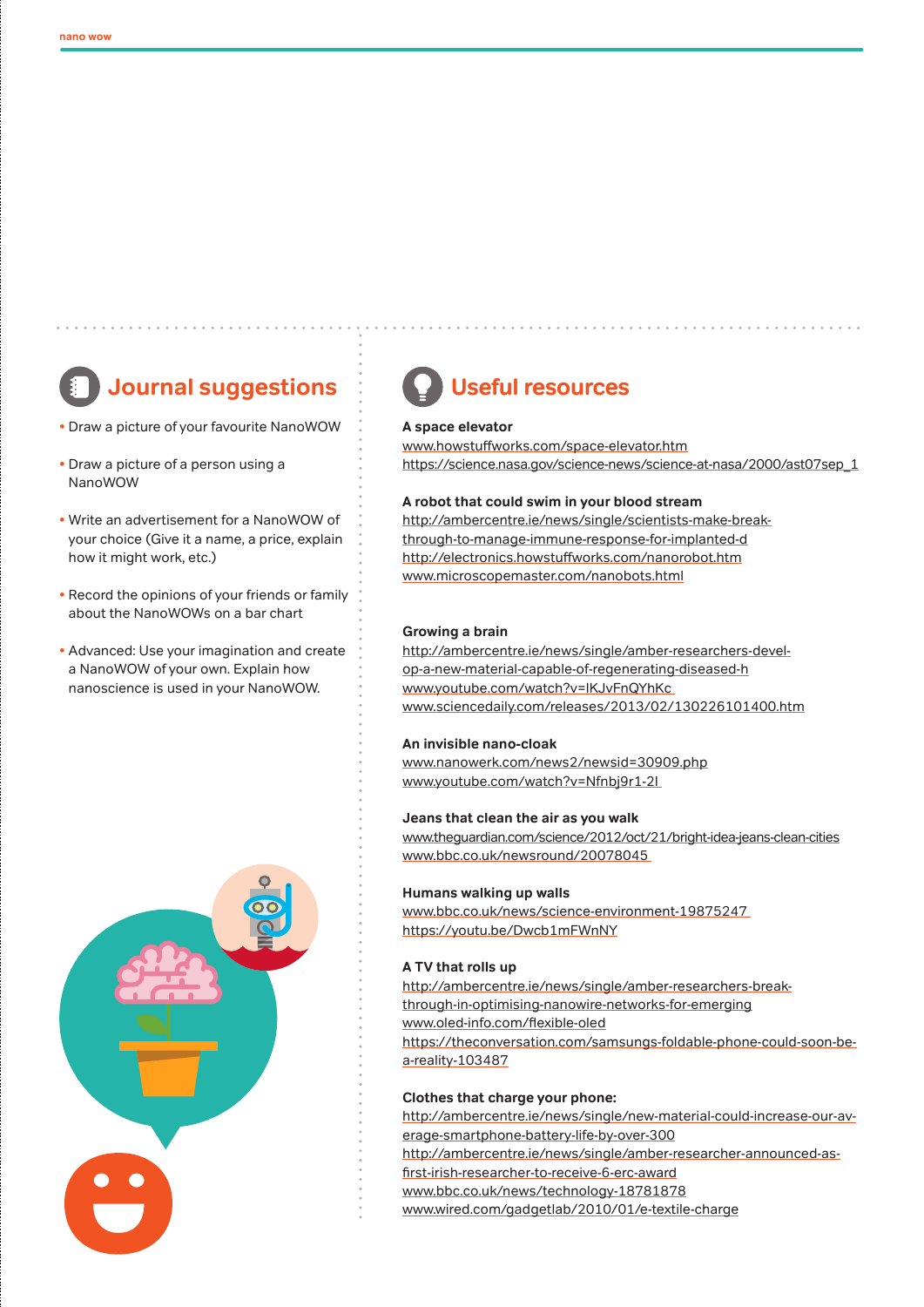# **NanoWOW activity**

The children can be introduced to the NanoWOWs as a list of ideas that the teacher has heard of, but is not sure if they are true or not.



### **Space Elevator**

15 20  $25$ No. of students

# $\Omega$ 5 10

Possible Impossible

### **Activity**

To carry out the activity cut up and distribute the NanoWOWs ideas sheet to children. The children could be given a few minutes to discuss each NanoWOW, record their thoughts on the worksheet. Each child will have their own worksheet to record their own opinions about the NanoWOWs and they could also record the opinions of others. The opinions of the whole family or class can be recorded on a simple tally chart, see examples opposite.

### **Answers to NanoWOWs**

Note: Scientists do not always get answers handed to them, they need to conduct extensive research and investigations and they may still not get the answers they are searching for.

The children will want to know if the NanoWOWs are possible or impossible, teachers or parents have the option of:

- Telling the children at the end of the lesson that scientists think that all of the NanoWOWs are plausible.
- Getting each group to research one NanoWOW in a computer lesson and present their findings to their family, or friends, as 'mini experts'.
- Asking the children to research a NanoWOW of their choice for homework (subject to Internet access at home).

# **Teaching tips**

Use whole reflection to summarise what the children have learned in this lesson:

- What does tentative mean?
- Which NanoWOW might solve problems for the world?
- Which NanoWOW would you consider to be the most difficult to develop?
- Which would you consider the most important NanoWOW?
- If you had billions of euros what NanoWOW would you invest in? Why?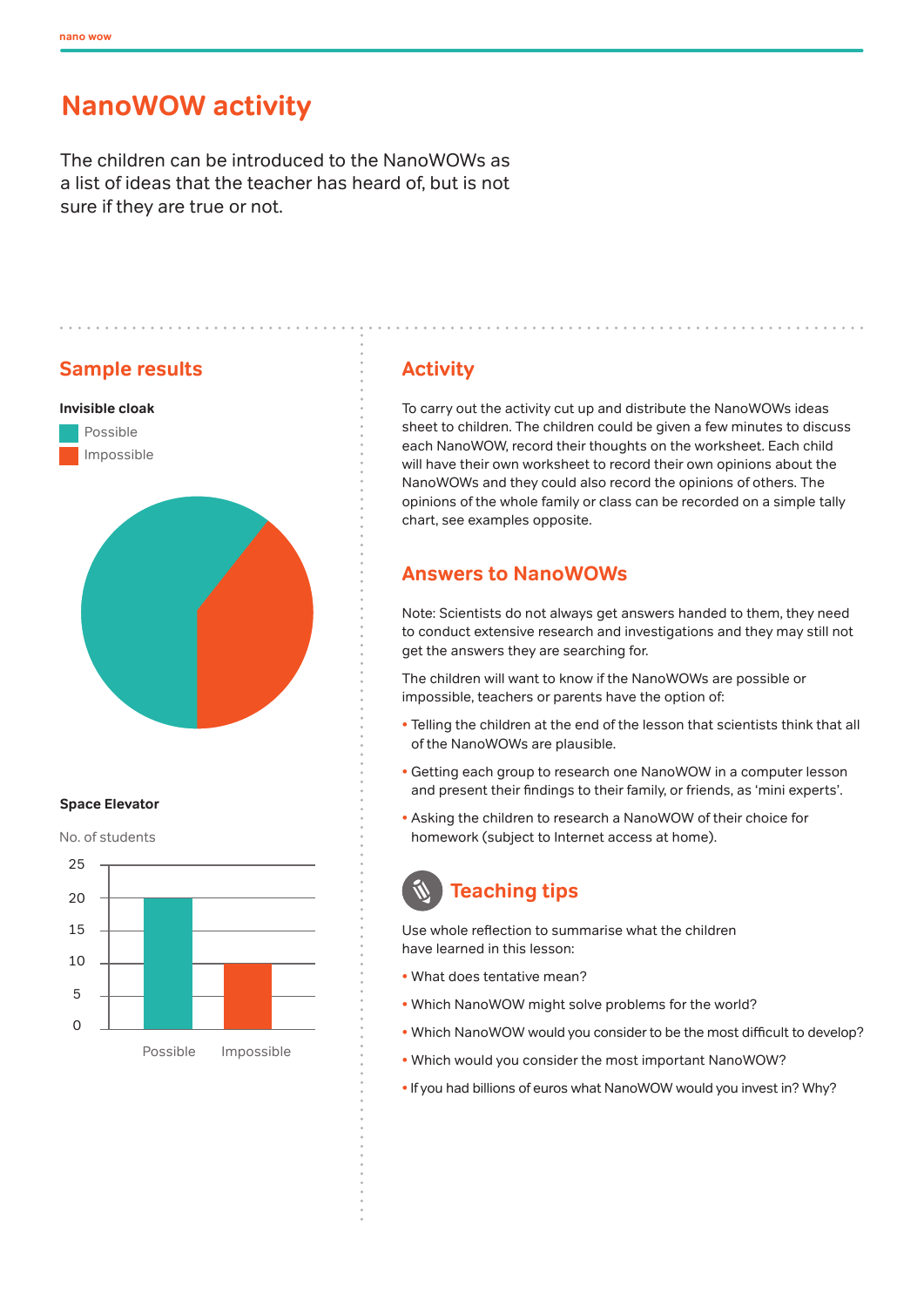# **NanoWOW ideas sheet**